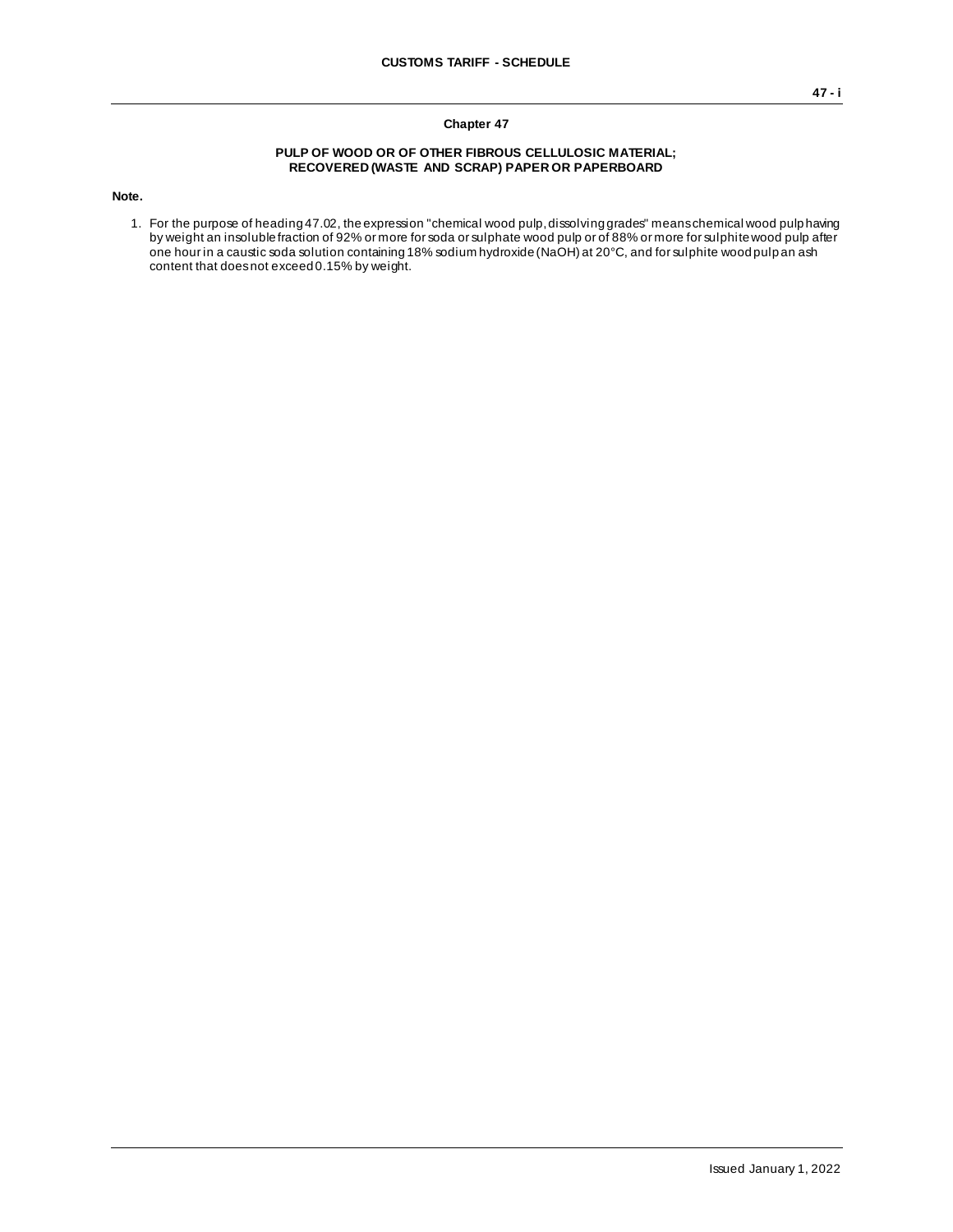## **CUSTOMS TARIFF - SCHEDULE**

| <b>Tariff</b><br>Item | <b>SS</b> | <b>Description of Goods</b>                                         | Unit of<br>Meas.         | <b>MFN</b><br><b>Tariff</b> | <b>Applicable</b><br><b>Preferential Tariffs</b>                                                                            |  |  |
|-----------------------|-----------|---------------------------------------------------------------------|--------------------------|-----------------------------|-----------------------------------------------------------------------------------------------------------------------------|--|--|
|                       |           |                                                                     |                          |                             |                                                                                                                             |  |  |
|                       |           | 4701.00.00 00 Mechanical wood pulp.                                 | <b>TSD</b>               | Free                        | CCCT, LDCT, GPT, UST,<br>MXT, CIAT, CT, CRT, IT,<br>NT, SLT, PT, COLT, JT,<br>PAT, HNT, KRT, CEUT,<br>UAT, CPTPT, UKT: Free |  |  |
|                       |           | 4702.00.00 00 Chemical wood pulp, dissolving grades.                | TSD                      | Free                        | CCCT, LDCT, GPT, UST,<br>MXT, CIAT, CT, CRT, IT,<br>NT, SLT, PT, COLT, JT,<br>PAT, HNT, KRT, CEUT,<br>UAT, CPTPT, UKT: Free |  |  |
| 47.03                 |           | Chemical wood pulp, soda or sulphate, other than dissolving grades. |                          |                             |                                                                                                                             |  |  |
|                       |           | -Unbleached:                                                        |                          |                             |                                                                                                                             |  |  |
|                       |           | 4703.11.00 00 - - Coniferous                                        | <b>TSD</b>               | Free                        | CCCT, LDCT, GPT, UST,<br>MXT, CIAT, CT, CRT, IT,<br>NT, SLT, PT, COLT, JT,<br>PAT, HNT, KRT, CEUT,<br>UAT, CPTPT, UKT: Free |  |  |
|                       |           | 4703.19.00 00 - - Non-coniferous                                    | <b>TSD</b>               | Free                        | CCCT, LDCT, GPT, UST,<br>MXT, CIAT, CT, CRT, IT,<br>NT, SLT, PT, COLT, JT,<br>PAT, HNT, KRT, CEUT,<br>UAT, CPTPT, UKT: Free |  |  |
|                       |           | -Semi-bleached or bleached:                                         |                          |                             |                                                                                                                             |  |  |
| 4703.21.00            |           | - -Coniferous                                                       |                          | Free                        | CCCT, LDCT, GPT, UST,<br>MXT, CIAT, CT, CRT, IT,<br>NT, SLT, PT, COLT, JT,<br>PAT, HNT, KRT, CEUT,<br>UAT, CPTPT, UKT: Free |  |  |
|                       |           |                                                                     | <b>TSD</b><br><b>TSD</b> |                             |                                                                                                                             |  |  |
| 4703.29.00            |           | - - Non-coniferous                                                  |                          | Free                        | CCCT, LDCT, GPT, UST,<br>MXT, CIAT, CT, CRT, IT,<br>NT, SLT, PT, COLT, JT,<br>PAT, HNT, KRT, CEUT,<br>UAT, CPTPT, UKT: Free |  |  |
|                       |           |                                                                     | <b>TSD</b><br><b>TSD</b> |                             |                                                                                                                             |  |  |
| 47.04                 |           | Chemical wood pulp, sulphite, other than dissolving grades.         |                          |                             |                                                                                                                             |  |  |
|                       |           | -Unbleached:                                                        |                          |                             |                                                                                                                             |  |  |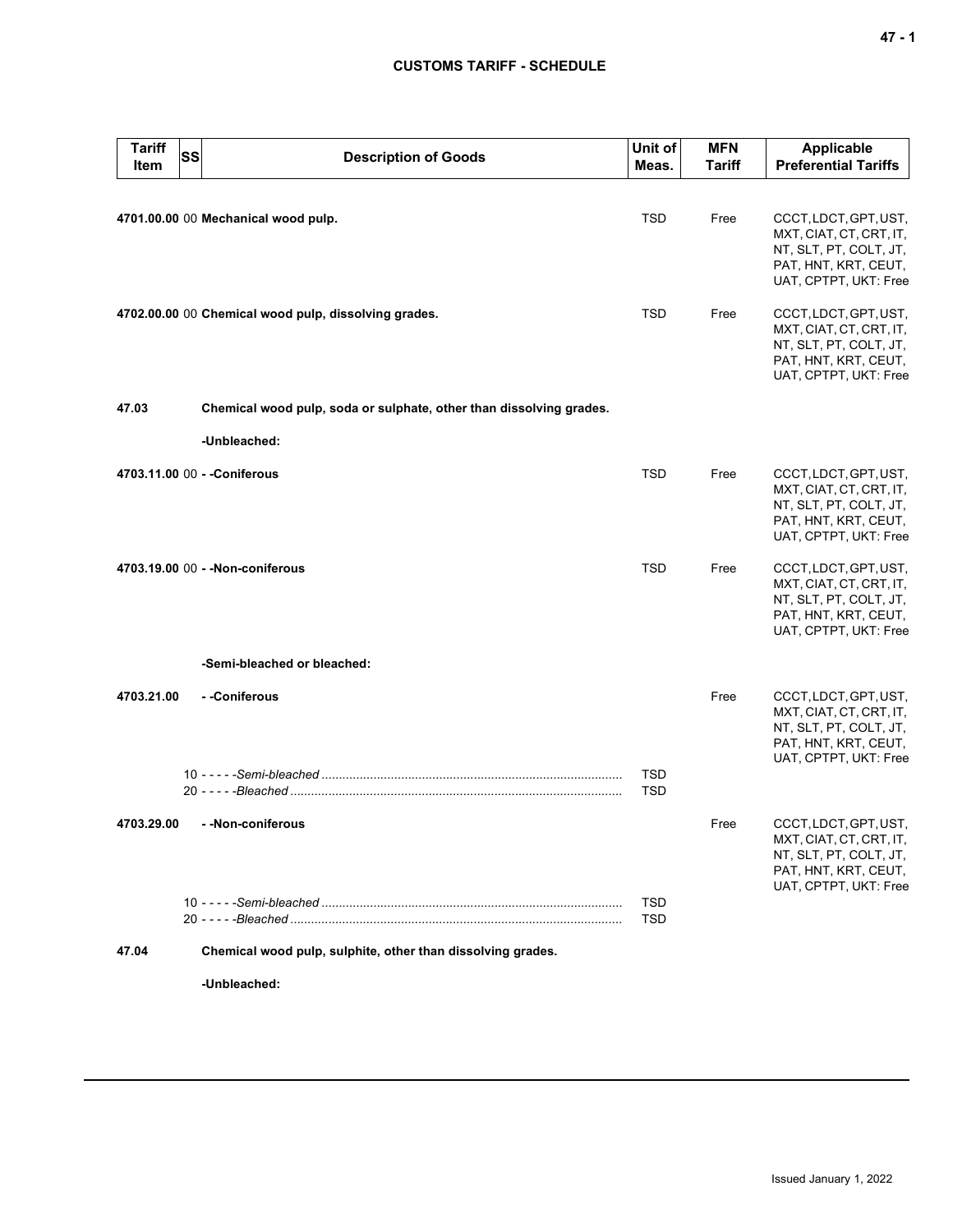| <b>Tariff</b> |  | SS<br><b>Description of Goods</b>                                                                                        | Unit of    | <b>MFN</b>    | <b>Applicable</b>                                                                                                           |
|---------------|--|--------------------------------------------------------------------------------------------------------------------------|------------|---------------|-----------------------------------------------------------------------------------------------------------------------------|
| Item          |  |                                                                                                                          | Meas.      | <b>Tariff</b> | <b>Preferential Tariffs</b>                                                                                                 |
|               |  | 4704.11.00 00 - - Coniferous                                                                                             | <b>TSD</b> | Free          | CCCT, LDCT, GPT, UST,<br>MXT, CIAT, CT, CRT, IT,<br>NT, SLT, PT, COLT, JT,<br>PAT, HNT, KRT, CEUT,<br>UAT, CPTPT, UKT: Free |
|               |  | 4704.19.00 00 - - Non-coniferous                                                                                         | <b>TSD</b> | Free          | CCCT, LDCT, GPT, UST,<br>MXT, CIAT, CT, CRT, IT,<br>NT, SLT, PT, COLT, JT,<br>PAT, HNT, KRT, CEUT,<br>UAT, CPTPT, UKT: Free |
|               |  | -Semi-bleached or bleached:                                                                                              |            |               |                                                                                                                             |
|               |  | 4704.21.00 00 - - Coniferous                                                                                             | <b>TSD</b> | Free          | CCCT, LDCT, GPT, UST,<br>MXT, CIAT, CT, CRT, IT,<br>NT, SLT, PT, COLT, JT,<br>PAT, HNT, KRT, CEUT,<br>UAT, CPTPT, UKT: Free |
|               |  | 4704.29.00 00 - - Non-coniferous                                                                                         | <b>TSD</b> | Free          | CCCT, LDCT, GPT, UST,<br>MXT, CIAT, CT, CRT, IT,<br>NT, SLT, PT, COLT, JT,<br>PAT, HNT, KRT, CEUT,<br>UAT, CPTPT, UKT: Free |
|               |  | 4705.00.00 00 Wood pulp obtained by a combination of mechanical and chemical<br>pulping processes.                       | <b>TSD</b> | Free          | CCCT, LDCT, GPT, UST,<br>MXT, CIAT, CT, CRT, IT,<br>NT, SLT, PT, COLT, JT,<br>PAT, HNT, KRT, CEUT,<br>UAT, CPTPT, UKT: Free |
| 47.06         |  | Pulps of fibres derived from recovered (waste and scrap) paper or<br>paperboard or of other fibrous cellulosic material. |            |               |                                                                                                                             |
|               |  | 4706.10.00 00 - Cotton linters pulp                                                                                      | <b>TSD</b> | Free          | CCCT, LDCT, GPT, UST,<br>MXT, CIAT, CT, CRT, IT,<br>NT, SLT, PT, COLT, JT,<br>PAT, HNT, KRT, CEUT,<br>UAT, CPTPT, UKT: Free |
|               |  | 4706.20.00 00 -Pulps of fibres derived from recovered (waste and scrap) paper or<br>paperboard                           | TSD        | Free          | CCCT, LDCT, GPT, UST,<br>MXT, CIAT, CT, CRT, IT,<br>NT, SLT, PT, COLT, JT,<br>PAT, HNT, KRT, CEUT,<br>UAT, CPTPT, UKT: Free |
|               |  | 4706.30.00 00 - Other, of bamboo                                                                                         | <b>TSD</b> | Free          | CCCT, LDCT, GPT, UST,<br>MXT, CIAT, CT, CRT, IT,<br>NT, SLT, PT, COLT, JT,<br>PAT, HNT, KRT, CEUT,<br>UAT, CPTPT, UKT: Free |

**-Other:**